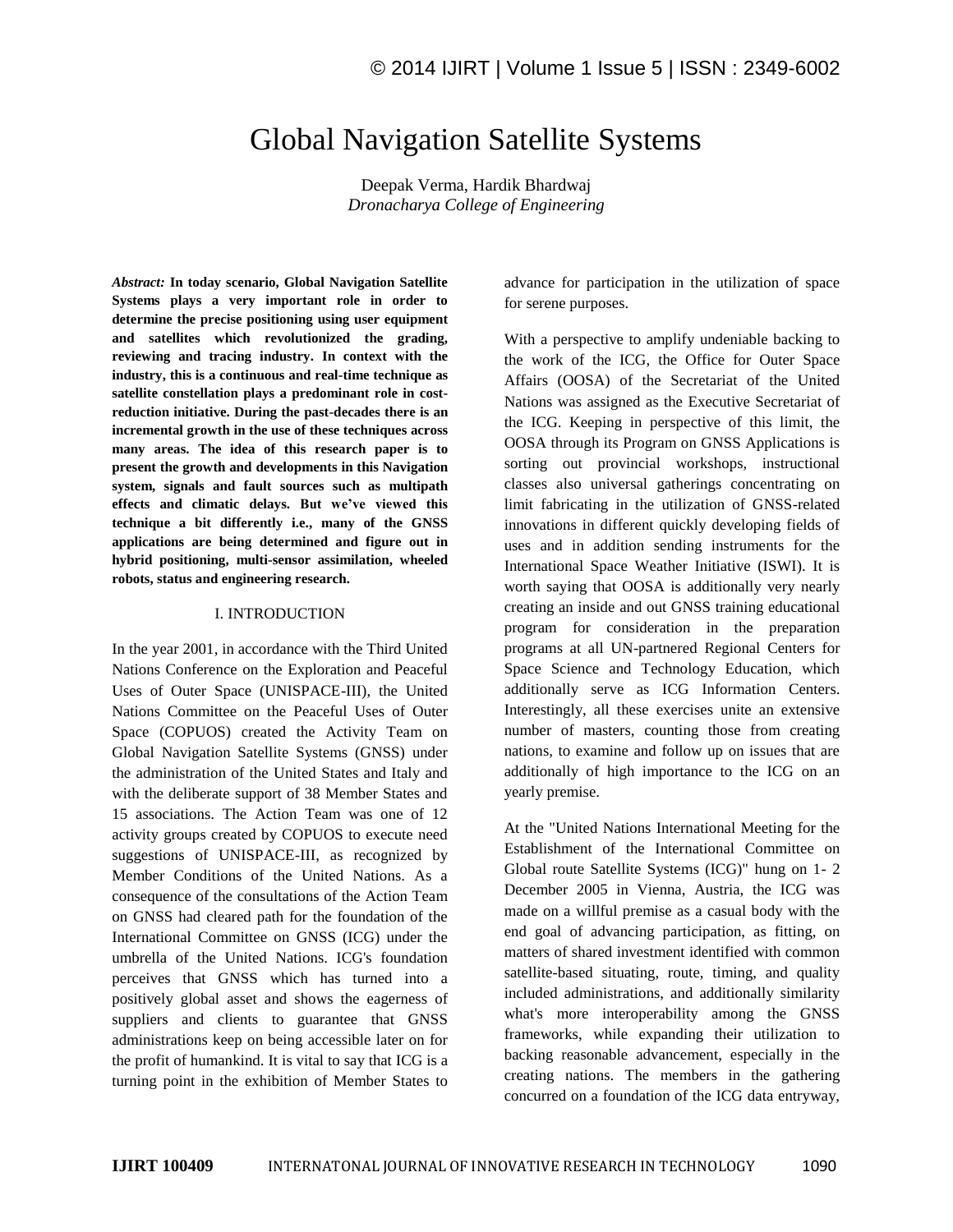to be facilitated by UNOOSA, as an entry for clients of GNSS administrations.

A satellite route or SAT NAV framework is an arrangement of satellites that give self-governing geo-spatial situating with worldwide scope. It permits little electronic recipients to focus their area (longitude, scope, and elevation) to inside a couple of meters utilizing time signs transmitted along a viewable pathway by radio from satellites. Collectors compute the exact time and position, which can be utilized as a kind of perspective for experimental analyses. A satellite route framework with worldwide scope may be termed a worldwide route satellite framework or GNSS. As of October 2011, just the United States NAVSTAR Global Positioning System (GPS) and the Russian GLONASS are completely all around operational Gnsss. China is at present growing its territorial Beidou route framework into the worldwide Compass route framework by 2020. The European Union's Galileo situating framework is a GNSS in beginning sending stage, booked to be completely operational by 2020 at the soonest. A few nations including France, Japan what's more India are at present creating territorial route frameworks. Worldwide scope for every framework is by and large accomplished by a satellite star grouping of 20– 30 medium Earth circle (MEO) satellites spread between a few orbital planes. The genuine frameworks shift, however utilize circle slants of >50° and orbital times of about twelve hours (at a height of around 20,000 kilometers (12,000mi).

### II. CLASSIFICATION

Satellite route frameworks that give upgraded exactness and honesty checking usable for common route are delegated takes after:

 **GNSS-1** is the original framework and is the blend of existing satellite route frameworks (GPS and GLONASS), with Satellite Based Augmentation Systemss (SBAS) or Ground Based Augmentation Systems(gbas). In the United States, the satellite based segment is the Wide Area Augmentation System (Waas),in Europe it is the European Geostationary Navigation Overlay Service (EGNOS) and in Japan it is the Multi-Function Satellite Augmentation(msas) System Ground based enlargement is given by frameworks like the Local Area Augmentation System (LAAS).

- **GNSS-2** is the second era of frameworks that freely gives a full non military personnel satellite route framework, exemplified by the European Galileo situating framework. These frameworks will give the exactness and respectability observing essential for common route. This framework comprises of L1 and L2 frequencies for common utilization furthermore L5 for framework trustworthiness. Advancement is additionally in advancement to give GPS common utilization L2 and L5 frequencies, making it a GNSS-2 framework.
- Core Satellite route frameworks, right now GPS (U.s.), GLONASS (Russia), Compass (China), and Galileo (EU).
- Global Satellite Based Augmentation Systems (SBAS, for example, Omnistar and Starfire.
- Regional SBAS including WAAS (U.s.), EGNOS (EU), MSAS (Japan) and GAGAN (India).
- Regional Satellite Navigation Systems, for example, China's Beidou, India's yet-to-beoperational IRNSS, and Japan's proposed QZSS.
- Continental scale Ground Based Augmentation Systems(CGBAS).

### **History**

It can be discovered in actuality that the early antecedents were the ground based DECCA, LORAN, GEE and Omega radio route frameworks, which utilized physical longwave radio transmitters rather than satellites. As being what is indicated situating frameworks telecast a radio beat from a known "expert" area, took after by rehashed beats from a number of "slave" stations. The event of postponement between the gathering and sending of the sign at the slaves was painstakingly controlled,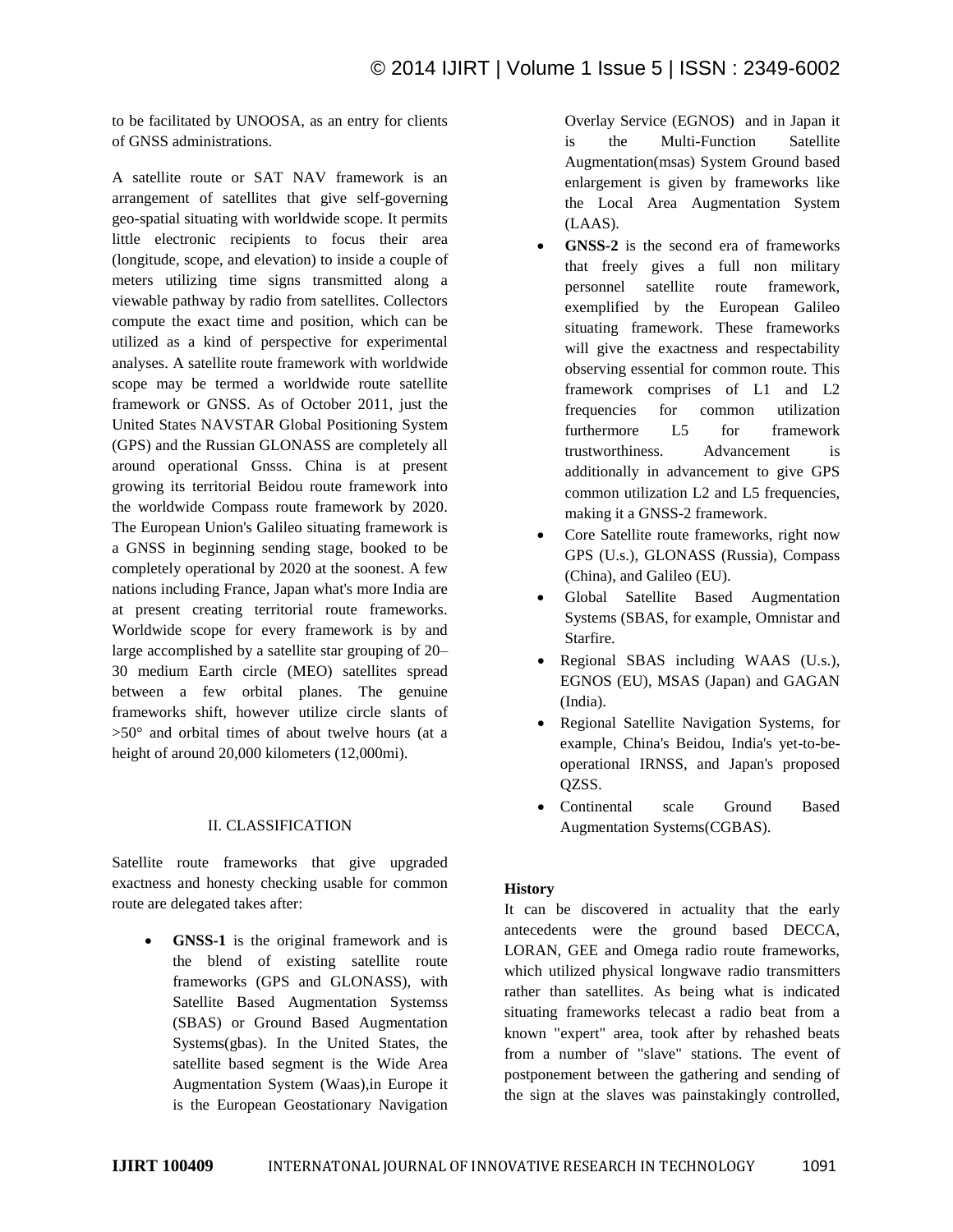permitting the collectors to think about the deferral in the middle of gathering and the postponement between sending. Numerically, the separation to each of the slaves could be dead set, giving a fix from this assessment.

Travel was the first satellite route framework which was a very well-spoken framework conveyed by the US military in the 1960s. The guideline of Doppler impact was utilized on account of Transit's operation. For this situation, it was determined that the satellites went on well-known ways and show their signs on a well known recurrence. Nonetheless, the got recurrence will contrast marginally from the telecast recurrence as a result of the development of the satellite with appreciation to the beneficiary. As an aftereffect of checking this recurrence move over a brief time interim, the collector can focus its area to one side or the other of the satellite and a few such estimations joined with an exact learning of the satellite's circle can alter a specific position.

It was likewise precisely anticipated by numerical figurings that a piece of a circling satellite's show incorporated its exact orbital information. With the sole reason for guaranteeing precision, the US Naval Observatory (USNO) consistently watched the exact circles of these satellites. When a satellite's circle veered off, the USNO would send the overhauled data to the satellite. Consequent telecasts from a redesigned satellite would contain the latest precise data about its circle. It was assessed that cutting edge frameworks were to a greater extent an immediate nature. For this situation, the satellite telecasts a flag that contains orbital information (from which the position of the satellite can be ascertained) and the exact time the sign was transmitted. At that point the orbital information is transmitted in an information message that is superimposed on a code that serves as a timing reference. Also, the satellite uses a nuclear clock to keep up synchronization of every last one of satellites in the heavenly body. The recipient analyzes the time of telecast encoded in the transmission with the time of gathering measured by an inner clock, in this way measuring the time-offlight to the satellite. An assortment of such precise estimations can be set aside a few minutes to distinctive satellites, permitting a consistent fix to be created continuously utilizing an adjusted form of trilateration.

Each instance of separation estimation, paying little heed to the framework being utilized, places the beneficiary on a round shell at the measured separation from the telecaster. Just by considering a few such estimations and after that searching for a point where they meet, a fix is created. Subsequently, on account of quick moving beneficiaries, the position of the sign moves as signs are gotten from a few satellites. Additionally, the radio signs get to be moderate a smidgen as they pass through the ionosphere and this moderating shifts with the collector's point to the satellite on the grounds that that progressions the separation through the ionosphere. Hence, the fundamental reckoning endeavors to discover the briefest guided line digression to four oblate round shells fixated on four satellites. Consequently by utilizing combos of signs, the Satellite route collectors minimize mistakes from various satellites and numerous correlators and after that utilizing methods.

### III. A GPS RECEIVER IN CIVILIAN

# **GNSS applications**

Worldwide Navigation Satellite System (GNSS) beneficiaries, utilizing the GPS, GLONASS, Galileo or Beidou framework are utilized as a part of numerous applications.

### **Navigation**

- Autos can be furnished with GNSS recipients at the plant or as reseller's exchange gear. Units regularly showcase moving maps and data about area, rate, bearing, and adjacent lanes and purposes of investment.
- Aircraft route frameworks typically show a "moving guide" and are frequently joined with the autopilot for enroute route. Cockpit-mounted GNSS beneficiaries and glass cockpits are showing up when all is said in done aeronautics air ship of all sizes, utilizing innovations, for example, WAAS or LAAS to expand precision. A significant number of these frameworks may be guaranteed for instrument flight standards route, and some can likewise be utilized for last approach and arriving operations.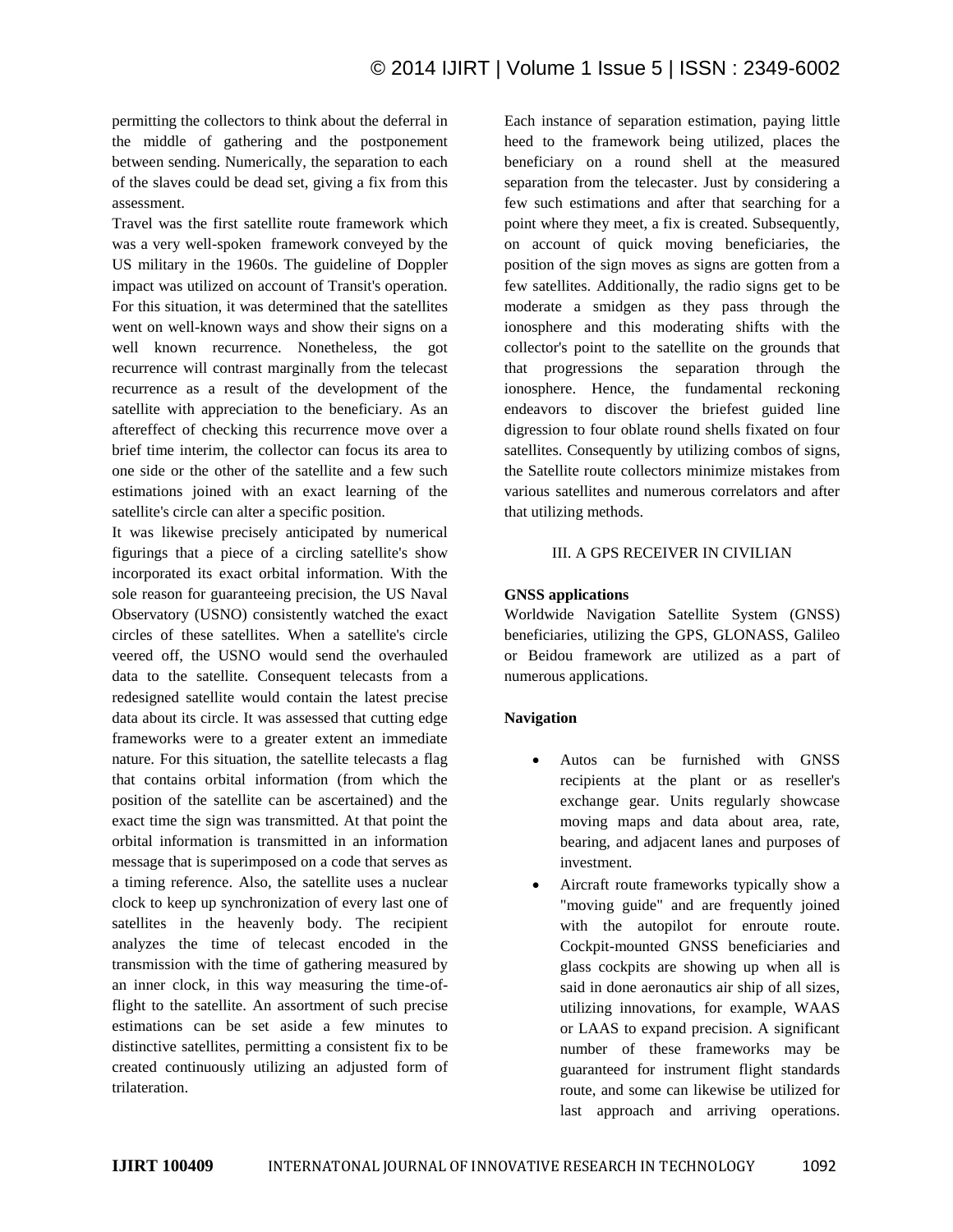Lightweight plane pilots use GNSS Flight Recorders to log GNSS information confirming their landing in turn focuses in coasting rivalries.



Flight machines introduced in numerous lightweight flyers likewise utilize GNSS to process wind speed overtop, and skim ways to waypoints, for example, substitute airplane terminals or mountain passes, to support on the way choice making for crosscountry soaring.

 Pontoons and boats can utilize GNSS to explore the greater part of the world's lakes, oceans and seas. Sea GNSS units incorporate capacities valuable on water, for example, "man over the edge" (MOB) works that permit quickly denoting the area where an individual has fallen over the edge, which improves salvage deliberations. GNSS may be associated with the ships controlling toward oneself rigging and Chartplotters utilizing the NMEA 0183 interface. GNSS can likewise enhance the security of delivery movement by empowering AIS.

### **Heavy Equipment**

Overwhelming Equipment can utilize GNSS as a part of development, mining and exactness horticulture. The edges and cans of development supplies are controlled naturally in GNSS-based machine direction frameworks. Agrarian gear may utilize GNSS to guide naturally, or as a visual support showed on a screen for the driver. This is exceptionally valuable for controlled movement and line crop operations and when splashing. Collectors with yield screens can likewise utilize GNSS to make a yield guide of the enclosure being harvested.

 Bicycles frequently utilize GNSS within dashing and visiting. GNSS route permits cyclists to plot their course in progress and take after this course, which may incorporate quieter, narrower lanes, without needing to stop often to allude to divided maps. A few GNSS beneficiaries are particularly adjusted for cycling with extraordinary mounts and lodging.

# **A GPS unit showing basic way point and tracking information**

- Hikers and Climbers and even common walkers in urban or rustic situations can utilize GNSS to focus their position, with or without reference to independent maps. In segregated regions, the capacity of GNSS to give an exact position can extraordinarily upgrade the possibilities of salvage when climbers or explorers are handicapped or lost (on the off chance that they have a method for correspondence with salvage laborers).
- GNSS gear for the outwardly impeded is accessible.
- Spacecraft are currently starting to utilize GNSS as a navigational device. The expansion of a GNSS collector to a rocket permits exact circle determination without ground following. This, thusly, empowers self-sufficient rocket route, creation flying, and self-sufficient meeting. The utilization of GNSS in MEO, GEO, HEO, what's more exceptionally curved circles is possible just if the beneficiary can get and track the much weaker (15 - 20 db) GNSS side-flap signals. This outline stipulation, and the radiation environment found in space, keeps the utilization of COTS recipients. Low earth circle satellite star groupings, for example,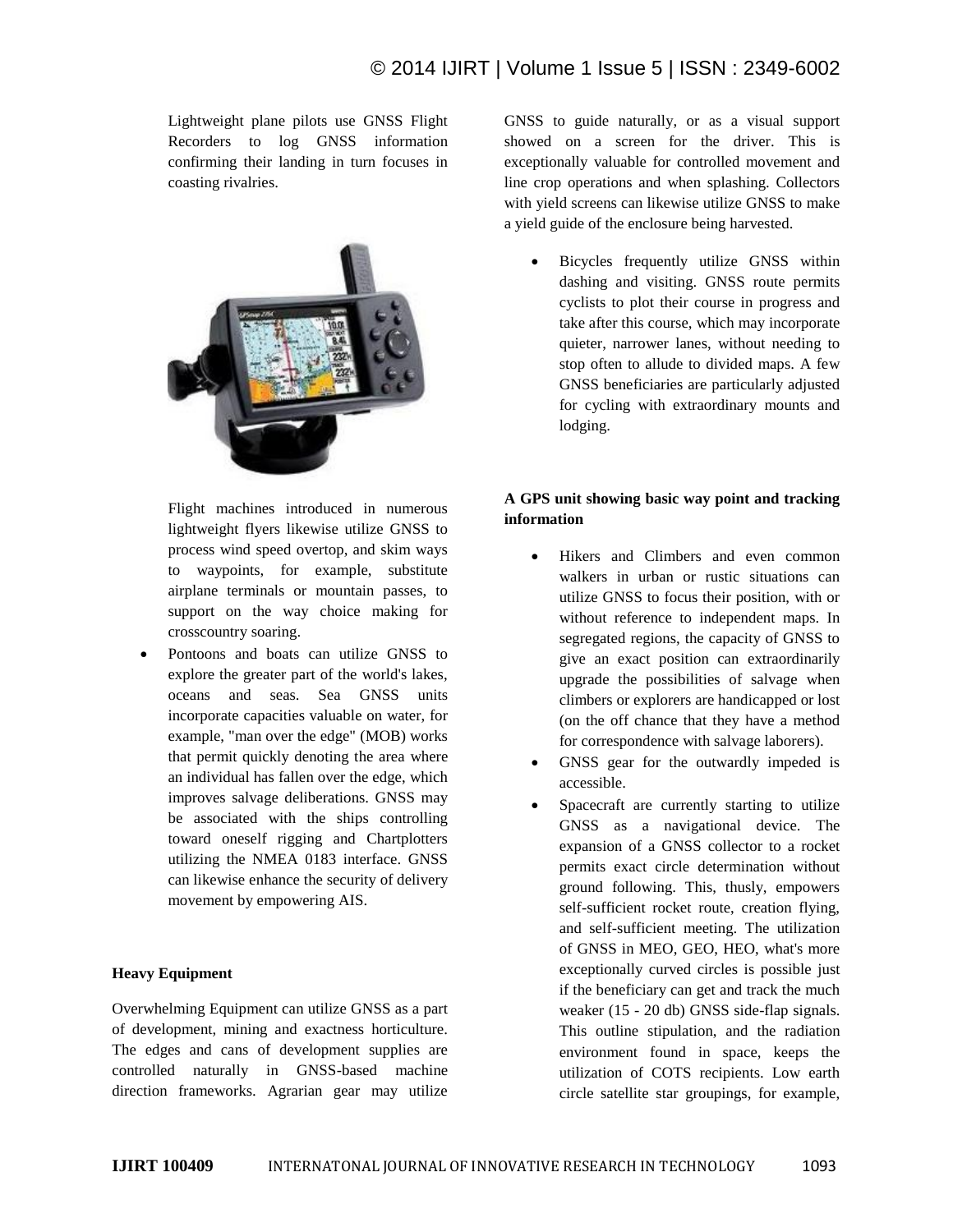the one worked by Orbcomm utilizes GPS recipients on all sate.

#### IV. SURVEYING AND MAPPING

**Surveying** - Study Grade GNSS recipients can be utilized to position review markers, structures and street construction.these units utilize the sign from both the L1 and L2 GPS frequencies. Indeed the L2 code information are scrambled, the signal's bearer wave empowers redress of some ionospheric blunders. These double recurrence GPS beneficiaries ordinarily cost Us\$10,000 or all the more, yet can have situating blunders on the request of one centimeter or less when utilized as a part of bearer stage differntial GPS mode.

- Mapping and geographic data frameworks (GIS) — Most mapping evaluation GNSS collectors utilize the bearer wave information from just the L1 recurrence, yet have an exact precious stone oscillator which lessens mistakes identified with collector clock jitter. This permits situating blunders on the request of one meter or less in constant, with a differential GNSS sign got utilizing a different radio recipient. By putting away the bearer stage estimations and differentially post-transforming the information, situating mistakes on the request of 10 centimeters are conceivable with these recipients. A few activities, including Openstreetmap and Tierrawiki, permit clients to make maps collectively, much like a wiki, utilizing purchaser grade GPS recipients.
- Geophysics and topography High exactness estimations of crustal strain can be made with differential GNSS by discovering the relative relocation between GNSS sensors. Various stations arranged around an eagerly twisting zone, (for example, a well of lava or issue zone) can be utilized to discover strain and ground development. These estimations can then be utilized to

decipher the reason for the distortion, for example, a barrier or ledge underneath the surface of a dynamic fountain of liquid magma.

- Archeology As archeologists unearth a site, they for the most part make a threedimensional guide of the site, specifying where every antiquity is found.
- Survey-grade GNSS beneficiary industry incorporate a moderately little number of real players who spend significant time in the outline of complex double recurrence GNSS collectors equipped for exact following of transporter stages for all or most of accessible flag with a specific end goal to bring the exactness of relative situating down to cm-level qualities needed by these applications. The most known organizations are Javad, Leica, Novatel, Septentrio, Topcon., Trimble.

### V. OTHER USES

- Precise time reference Many frameworks that must be precisely synchronized use GNSS as a wellspring of exact time. GNSS can be utilized as a kind of perspective clock for time code generators or Network Time Protocol (NTP) time servers. Sensors (for seismology or other observing application), can utilize GNSS as an exact time source, so occasions may be timed precisely. Time division different access (TDMA) interchanges systems frequently depend on this exact timing to synchronize RF creating gear, system supplies, and multiplexers.
- Mobile Satellite Communications Satellite correspondences frameworks utilize a directional radio wire (normally a "dish") pointed at a satellite. The recieving wire on a moving ship or train, for instance, must be pointed focused around its current area. Cutting edge recieving wire controllers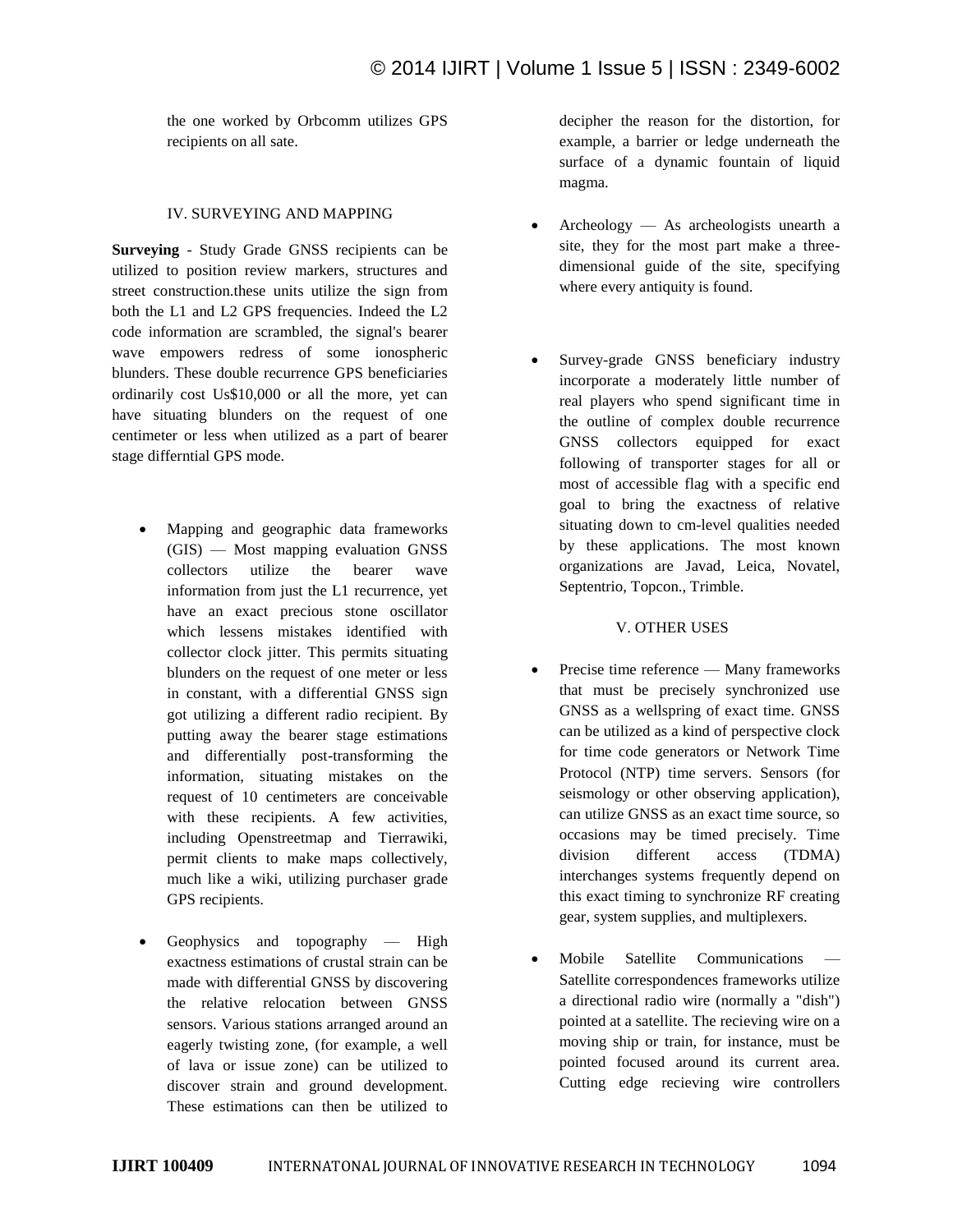typically consolidate a GNSS recipient to give the information.

- Emergency and Location-based administrations — GNSS usefulness can be utilized by crisis administrations to spot phones. The capacity to spot a cellular telephone is needed in the United States by E911 crisis administrations enactment. In any case, as of September 2006 such a framework is not set up in all parts of the nation. GNSS is less subject to the information transfers system topology than radiolocation for good telephones. Aided GPS diminishes the force necessities of the cell telephone and expands the precision of the area. A telephone's geographic area might likewise be utilized to give area based administrations including promoting, or other area particular data.
- Location-based amusements The accessibility of hand-held GNSS beneficiaries has prompted diversions, for example, Geocaching, which includes utilizing a hand-held GNSS unit to set out to a particular longitude and scope to scan for items covered up by different geocachers. This famous action regularly incorporates strolling or trekking to common areas. Geodashing is an open air game utilizing waypoints.
- Aircraft travelers Most aerial shuttles permit traveler utilization of GNSS units on their flights, with the exception of amid arriving and take-off when other electronic gadgets are likewise limited. Despite the fact that buyer GNSS beneficiaries have a negligible danger of impedance, a couple of aerial shuttles refuse utilization of hand-held beneficiaries amid flight. Other aerial shuttles coordinate air ship following into the seat-back TV stimulation framework, accessible to all travelers actually amid takeoff and landing.
- Heading data The GNSS framework can be utilized to focus heading data, despite the fact that it was not intended for this reason. A "GNSS compass" utilizes a couple of recieving wires divided by around 50 cm to discover the stage contrast in the transporter signal from a specific GNSS satellite. Given the positions of the satellite, the position of the recieving wire, and the stage distinction, the introduction of the two radio wires can be figured. More costly GNSS compass frameworks utilize three recieving wires as a part of a triangle to get three different readings with admiration to each one satellite. A GNSS compass is not subject to attractive declination as an attractive compass seems to be, and doesn't have to be reset intermittently like a gyrocompass. It is, notwithstanding, subject to multipath impacts.
- Recent developments in GPS following innovation incorporate its utilization for checking the whereabouts of indicted sex guilty parties, utilizing GPS gadgets on their lower legs as a state of their parole. This inactive checking framework permits law implementation authorities to survey the every day developments of guilty parties for an expense of just \$5 or \$10 for every day. Continuous, or moment following is considered excessively unreasonable for GPS following of crooks.
- GNSS Road Pricing frameworks charge of street clients utilizing information from GNSS sensors inside vehicles. Advocates contend that street estimating utilizing GNSS grants various arrangements, for example, tolling by separation on urban streets furthermore can be utilized for some different applications as a part of stopping, protection and vehicle outflows. Pundits contend that GNSS could prompt an intrusion of individuals' security.
- Weather Prediction Improvements Measurement of air bowing of GNSS